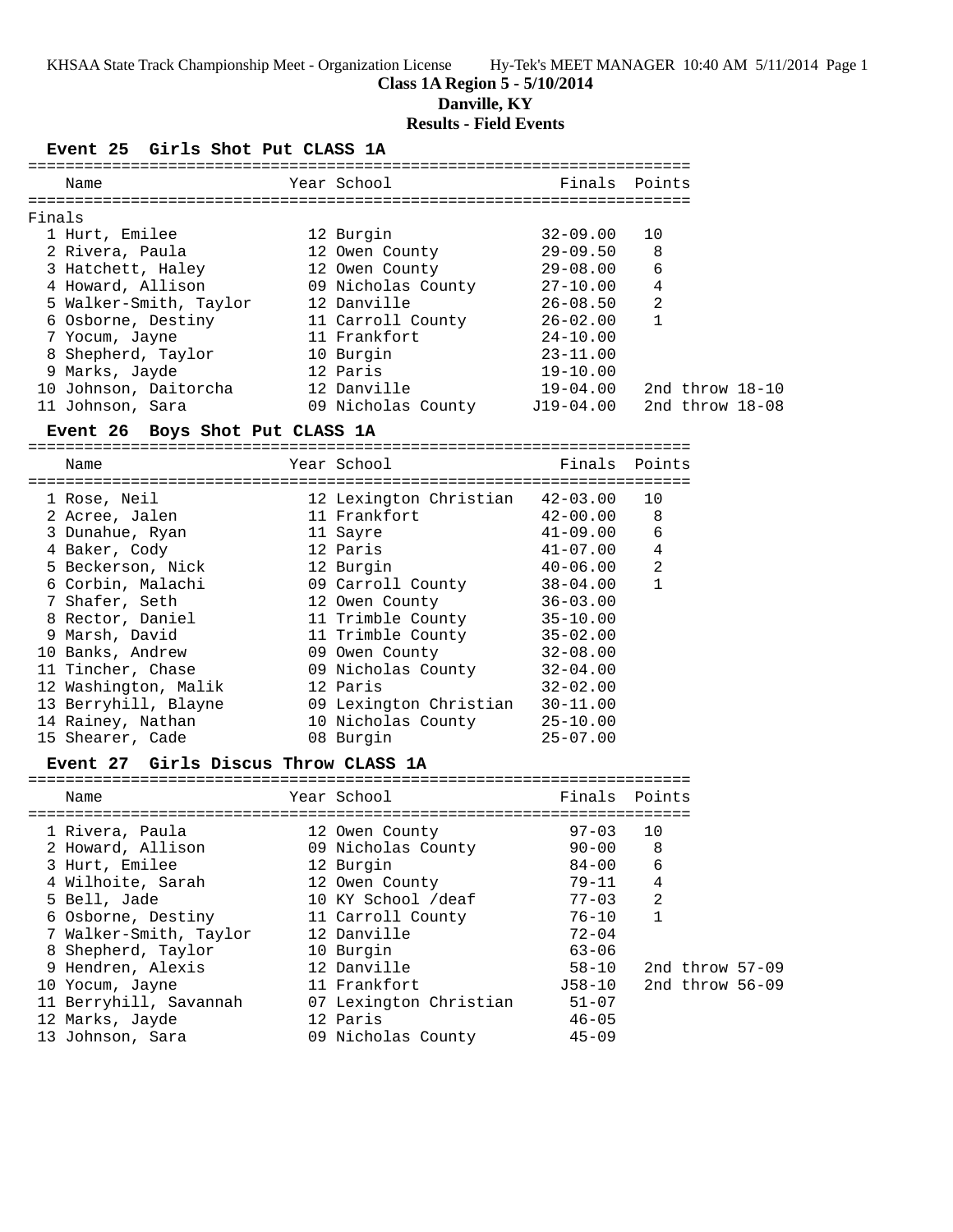## **Class 1A Region 5 - 5/10/2014**

**Danville, KY**

### **Results - Field Events**

**Event 28 Boys Discus Throw CLASS 1A**

| Name                                | Year School                                                                                  | Finals Points |              |                  |  |
|-------------------------------------|----------------------------------------------------------------------------------------------|---------------|--------------|------------------|--|
| 1 Beckerson, Nick                   | 12 Burgin                                                                                    | $142 - 02$    | 10           |                  |  |
| 2 Baker, Cody                       | 12 Paris                                                                                     | 127-09        | 8            |                  |  |
| 3 Corbin, Malachi                   | 09 Carroll County                                                                            | $113 - 10$    | 6            |                  |  |
| 4 Shafer, Seth                      | 12 Owen County                                                                               | $111 - 01$    | 4            |                  |  |
| 5 Puryear, Matthew                  | 10 Paris                                                                                     | $102 - 10$    | 2            |                  |  |
| 6 Rose, Neil                        | 12 Lexington Christian 101-05                                                                |               | $\mathbf{1}$ |                  |  |
| 7 Banks, Andrew                     |                                                                                              | 98-06         |              |                  |  |
| 8 Marsh, David                      | Journal County<br>11 Trimble County<br>11 Theory                                             | $95 - 11$     |              |                  |  |
| 9 Rector, Daniel                    | 11 Trimble County 93-04                                                                      |               |              |                  |  |
| 10 Rainey, Nathan                   | 10 Nicholas County 84-07                                                                     |               |              |                  |  |
| 11 Berryhill, Blayne                | 09 Lexington Christian 76-00                                                                 |               |              |                  |  |
| 12 Tincher, Chase                   | 09 Nicholas County                                                                           | 67-07         |              |                  |  |
| 13 Shearer, Cade                    | 08 Burgin                                                                                    | $51 - 00$     |              |                  |  |
| 14 Miller, Wilson                   | 10 Sayre                                                                                     | $43 - 06$     |              |                  |  |
| Event 29 Girls Long Jump CLASS 1A   |                                                                                              |               |              |                  |  |
| Name                                | Year School                                                                                  | Finals Points |              |                  |  |
| 1 Marcinek, Liz                     | 12 Burgin 17-09.50                                                                           |               | 10           |                  |  |
| 2 Brown, Alyssa                     | 10 Paris                                                                                     | $16 - 06.00$  | 8            |                  |  |
| 3 Shaw, Shantiqa (12 Frankfort)     |                                                                                              | $15 - 05.00$  | 6            | 2nd jump 15-01.5 |  |
|                                     |                                                                                              |               | 4            | 2nd jump $15-01$ |  |
| 5 Hendren, Alexis                   | 12 Danville                                                                                  | $15 - 03.00$  | 2            |                  |  |
| 6 Kiskaden, Grace                   |                                                                                              |               | $\mathbf{1}$ |                  |  |
| 7 Cooley, Olivia                    | 09 Nicholas County 14-03.00<br>12 Trimble County 13-05.00                                    |               |              |                  |  |
| 8 Chisholm, Veronica                | 11 0wen County 12-03.00                                                                      |               |              |                  |  |
| -- Palmer, Skyler                   | 09 Lexington Christian                                                                       | ND            |              |                  |  |
| Event 30 Boys Long Jump CLASS 1A    |                                                                                              |               |              |                  |  |
| Name                                | Year School                                                                                  | Finals Points |              |                  |  |
|                                     |                                                                                              |               |              |                  |  |
| 1 Ray, Ace                          | 12 Danville                                                                                  | $21 - 02.25$  | 10           |                  |  |
| 2 Grey, Jawan                       | 12 Danville                                                                                  | $21 - 02.00$  | 8            |                  |  |
| 3 Burns, Michael                    | 12 Carroll County 18-07.00<br>12 Nicholas County 17-10.00<br>12 Lexington Christian 17-08.25 |               | 6            |                  |  |
| 4 Hurd, Carl                        |                                                                                              |               | 4            |                  |  |
| 5 Brittain, Nathan                  |                                                                                              |               | 2            |                  |  |
| 6 Brown, Calvin                     | 10 Trimble County 17-05.00 1                                                                 |               |              |                  |  |
| 7 Davis, Brian                      | 10 Lexington Christian 16-11.00                                                              |               |              | 2nd jump $16-06$ |  |
| 8 Fryman, Chad                      | 10 Paris                                                                                     | $J16-11.00$   |              | 2nd jump $16-00$ |  |
| 9 Wilhoite, Kaleb                   | 09 Owen County                                                                               | $16 - 06.00$  |              |                  |  |
| -- Hall, Michael                    | 12 Carroll County                                                                            | DO.           |              | substitution     |  |
| Event 31 Girls Triple Jump CLASS 1A |                                                                                              |               |              |                  |  |
| Name                                | Year School                                                                                  | Finals Points |              |                  |  |
| 1 Marcinek, Liz                     | 12 Burgin                                                                                    | $33 - 09.00$  | 10           |                  |  |
| 2 Brown, Alyssa                     | 10 Paris                                                                                     | 32-05.50      | 8            |                  |  |
| 3 Cooley, Olivia                    | 12 Trimble County 31-07.00                                                                   |               | 6            |                  |  |
| 4 Auvil, Sarah                      | 10 Burgin                                                                                    | 31-01.00      | 4            |                  |  |
| 5 Sowell, Samantha                  | 08 Nicholas County 30-07.00                                                                  |               | 2            |                  |  |
|                                     |                                                                                              |               |              |                  |  |